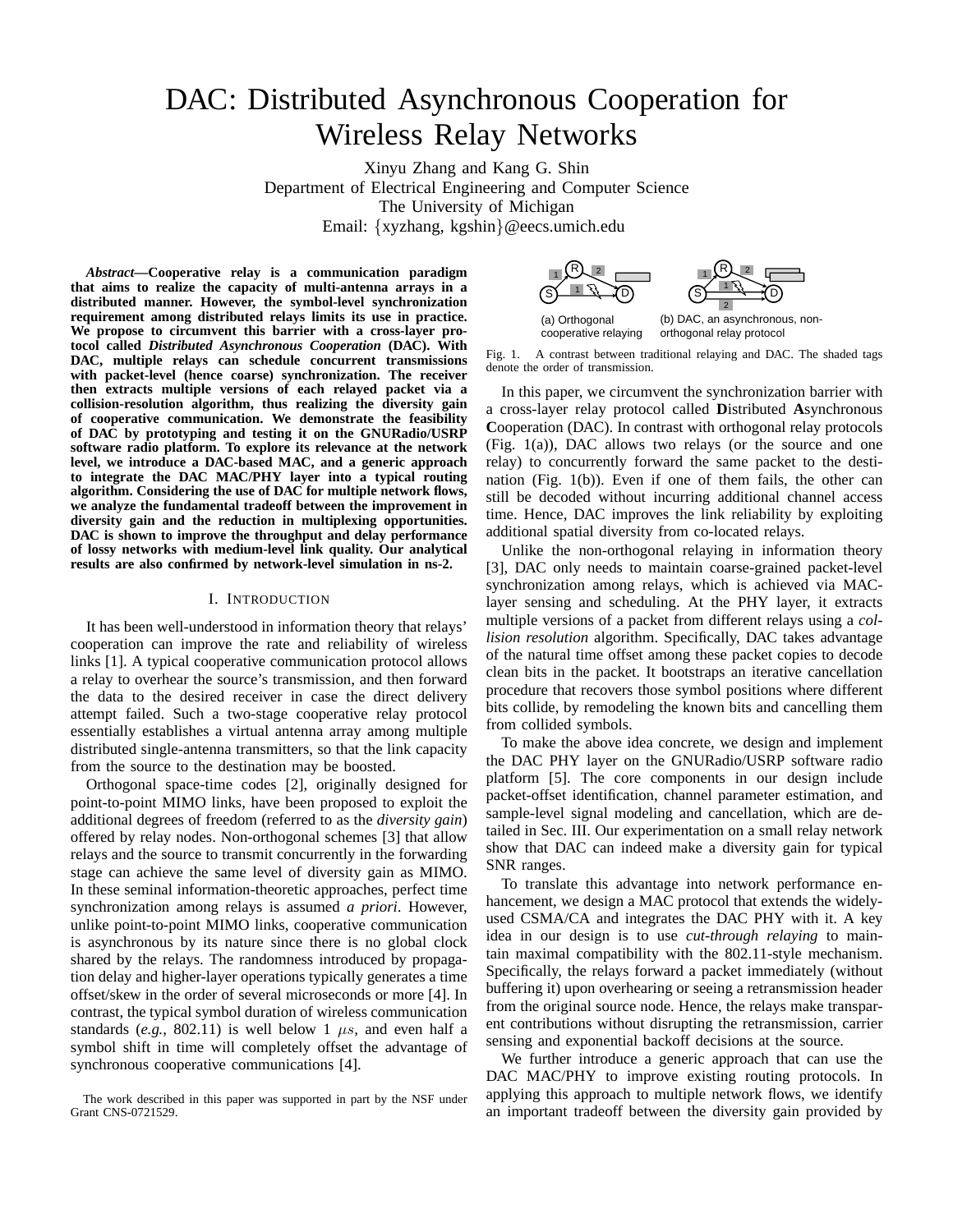concurrent relays, and the multiplexing loss due to expanded interference region. Our analysis reveals that DAC improves network throughput when the link loss rate is below a certain threshold, which can be exactly profiled for simplified topologies. Therefore, DAC is best applicable to lossy wireless networks (such as unplanned mesh networks [6]), where it can enhance the network throughput by improving the reliability of bottleneck links with a low reception rate.

Due to the limitation of our software radio platform (*i.e.*, USRP), we cannot directly implement the DAC-based MAC and routing protocols. Therefore, we develop an analytical model with closed-form characterization of DAC's achievable bit error rate (BER) and packet error rate (PER). We modify the ns-2 PHY with this new packet reception model, and implement the DAC MAC and routing protocol based on it. Our simulation experimentation demonstrates that DAC can significantly improve the throughput and delay performance of existing loss-aware routing protocols. It thereby reveals the potential and practicality of non-orthogonal cooperation in wireless relay networks.

The main contributions of this work can be summarized as follows.

- We design and implement an asynchronous, nonorthogonal relaying scheme and test it on an actual ratio platform. The PHY layer BER and PER performances are characterized theoretically.
- We design a MAC protocol that exploits distributed asynchronous relays with minimal signalling overhead and maximal transparency to the 802.11 MAC.
- We propose a generic approach that incorporates the DACbased relaying scheme into existing routing protocols. Based on an asymptotic analysis in tractable network models, we profile the sufficient condition when DAC improves the performance of existing routing protocols.

The rest of this paper is organized as follows. Sec. II discusses related efforts in wireless relay networks. Sec. III describes the design and implementation of the DAC PHY. The DAC-based MAC and routing protocols are presented in Sec. IV and V, respectively. Sec. VI analyzes the BER, PER, and network-level asymptotic performance for DAC. Further simulation experiments are presented in Sec. VII to validate DAC's performance. Finally, Sec. VIII concludes the paper.

## II. RELATED WORK

Cooperative diversity was originally proposed in information theory to realize the capacity of MIMO systems. The distributed space-time code [2] for two-stage cooperative communications has been widely explored to improve the performance of relay networks (see [7] for a survey). Azarian *et al.* [3] showed that non-orthogonal cooperation schemes can approximate the performance of centralized MIMO systems through multiple relays. However, these cooperative relay protocols assume perfect time synchronization among relay nodes. Recently, Wei [8] and Li *et al.* [9] reduced the synchronization constraint to sub-symbol level, but assumed known and controllable time offsets between relays. DAC's diversity gain is incomparable with such synchronized schemes, and it only allows for two concurrent relays. However, to our knowledge, it is the first nonorthogonal relaying protocol without any symbol-level timing constraint.

The implication of cooperative relaying for higher layers has been studied recently. Jakllari *et al.* [10] directly applied the synchronized space-time code to establish virtual MISO links for routing. Sundaresan *et al.* [11] showed that the more practical two-phase orthogonal relaying scheme (Fig. 1(a)), driven by the retransmission diversity from relays equipped with smart antennas, can make a remarkable throughput gain.

An alternative approach to exploiting diversity gain is the orthogonal *opportunistic relaying* [4], which selects the best among all relays that overheard the source's packet, based on *instantaneous* channel feedback. In Sec. IV, we show that DAC can serve as a complement to opportunistic relaying. By allowing two relays, it provides redundancy across independently faded packets, thus further improving the link reliability.

The feasibility of allowing concurrent transmissions has also been explored in distributed beamforming [12]. Beamforming protocols synchronize the relays, such that their signals can combine coherently at the receiver. However, they require strict frequency, phase, and time synchronization among distributed transmitters, which remains an open challenge [12], due to the limited time resolution at wireless nodes, and the variation of wireless channels. In [13], transmit beamforming is directly tested on 802.11 wireless cards. However, the overlapping signals are not guaranteed to combine coherently due to lack of explicit synchronization. Therefore, both gains and losses are observed when compared with single-packet transmission.

The advent of high-performance software radios has inspired signal-processing-based solutions to overcome the deficiency of the CSMA/CA based 802.11 MAC. For example, the ZigZag protocol [14] overcomes the hidden terminal problem in WLANs by identifying repeated collisions of two hidden transmitters. It then treats each collided packet as a sum over two packets. The two original packets are recovered from two known sums, similar to solving a linear system of equations. DAC' collision resolution PHY is similar to ZigZag, but aims to resolve packets from a single collision with *sample level estimation and cancellation*. DAC aims at improving the endto-end throughput and delay performance of lossy wireless mesh networks, where it exploits cooperative diversity, based on cut-through relaying and optimal relay selection.

## III. COLLISION RESOLUTION PHY IN DAC

The core component of DAC PHY lies in the signal processing module at the receiver, which can decode two overlapping packets carrying the same data. In this section, we focus on the design and implementation of this customized receiver module. Note that in a separate paper [15], we have adopted a similar PHY layer based on simulation, but its objective is to achieve the optimal broadcast delay in wireless mesh networks.

## *A. An Overview of Iterative Collision Resolution*

Suppose in the second stage of the basic DAC relaying scheme (Fig. 1(b)), the relay and the source transmit the same packet towards the destination. Due to the randomness introduced by the transmitters' higher-layer operations, the two copies of the same packet are unlikely to be aligned perfectly. The receiver identifies the natural offset between these two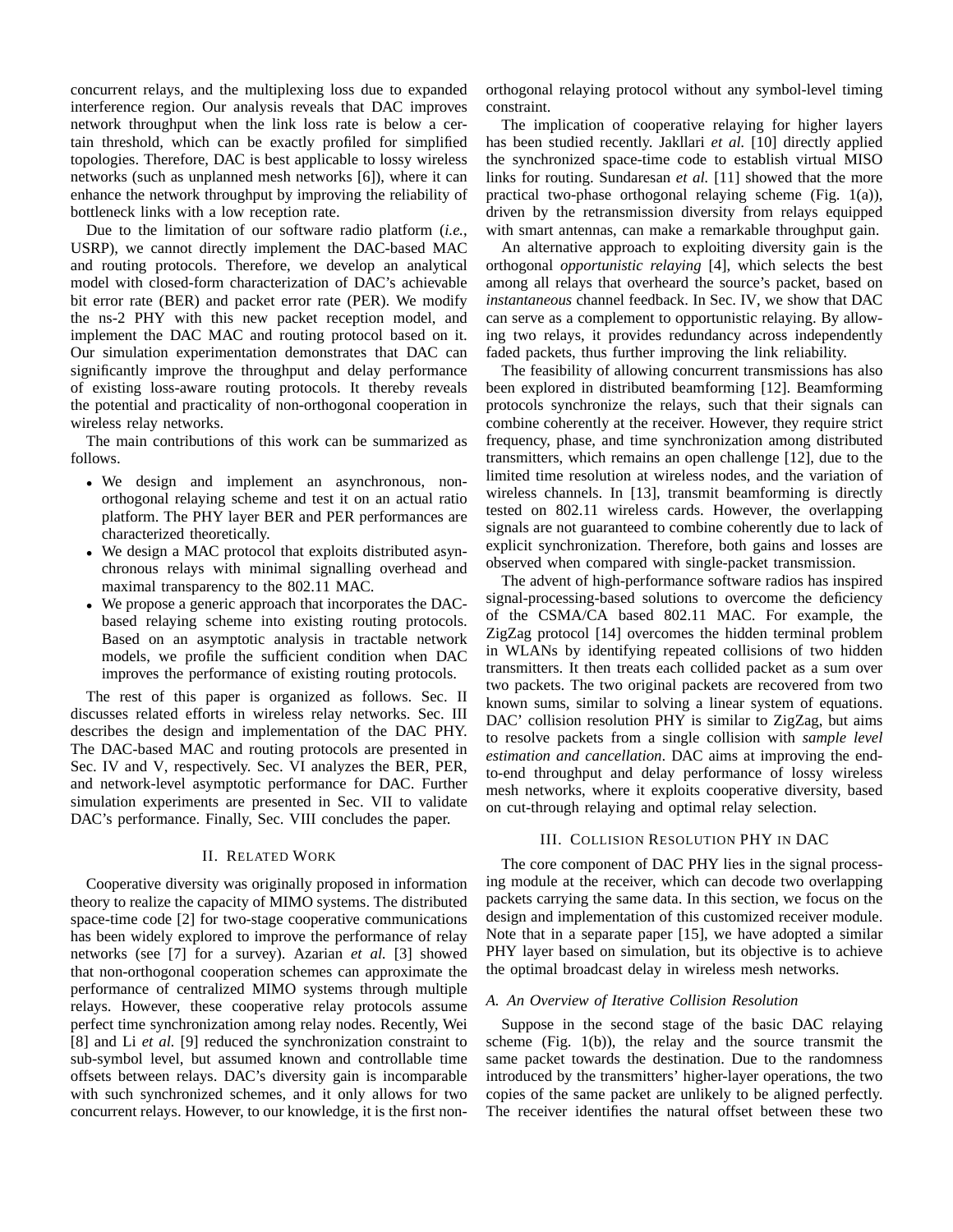

Fig. 2. Iteratively decoding two collided packets carrying the same information, coming from two relays (or one source and one relay), respectively.

copies by detecting a preamble attached in their headers. It first decodes the clean symbols in the offset region, and then iteratively subtracts decoded symbols from the collided ones, thereby obtaining the desired symbols.

For instance, in Fig. 2, two packets (named *head packet* P1 and *tail packet* P2, respectively, according to their arrival order) overlap at the receiver. We first decode the clean symbols A and  $\overrightarrow{B}$  in P1. Symbol C is corrupted as it collides with  $A'$  in P2, resulting in a combined symbol  $S$ . To recover  $C$ , we note that  $A'$  and  $\overline{A}$  carry the same bit, but the analog forms are different due to independent channel distortions. Therefore, we need to reconstruct an image of  $A'$  by emulating the channel distortion over the corresponding bit already known via A.

After reconstruction, we subtract the emulated  $A'$  from  $S$ , obtaining a decision symbol for C. Then, we normalize the decision symbol using the channel estimation for P1, and use a slicer to decide if the bit in  $C$  is 0 or 1. For BPSK, the slicer outputs 0 if the normalized decision symbol has a negative real part, and 1 otherwise. The decoded bit in  $C$  is then used to reconstruct  $C'$  and decode  $E$ . This process iterates until the end of the packet. The iteration for other collided symbols proceeds in a similar way.

#### *B. DAC Transceiver Design*

The transmitter module in DAC (Fig. 3) is similar to legacy 802.11b, except that it adds a *DAC preamble* that assists packet detection. The transmitter maps a digital bit to a symbol according to a complex constellation ("1" and "0" are mapped to 1 and -1, respectively). The symbol then passes through a root raised cosine (RRC) filter, which interpolates the symbol into I samples (we adopt a typical value  $I = 8$ ) to alleviate inter-symbol interference. The RRC shaped symbol is the final output from the transmitter.

The receiver module in DAC is also illustrated in Fig. 3. In the normal case of decoding a single head packet, the receiver acts like a typical 802.11b receiver. Upon detecting a tail packet immersed in a head packet, the receiver identifies the exact start of the tail packet, rolls back to its first symbol, and starts the iterative cancellation algorithm. The receiver needs to replay the bit-to-samples transformation at the transmitter, as well as the channel distortion, when reconstructing a symbol in the tail packet. The channel distortion, including amplitude attenuation, phase shift, frequency offset, and timing offset, must be estimated and updated dynamically, since channel parameters vary during the decoding procedure, and the estimation error can accumulate, eventually corrupting the entire packet.

The main challenge in implementing DAC lies in identifying the exact offset between the two packets, and remodeling the symbols in the tail packet based on channel parameter estimation. Unlike interference cancellation [16], we must deal with the common case where collided packets have comparable RSS. Otherwise, the weak packet may be captured and offers no diversity gain. Unlike the symbol cancellation algorithm in



Fig. 3. Flow-chart for DAC transmitter (upper) and receiver (lower).

ZigZag [14], the channel parameters must be estimated in a single collision. To obtain accurate estimation and reconstruction of the symbols, we extensively use *sample-level* correlation, remodeling, and cancellation, as discussed below.

## *C. Packet Detection and Offset Estimation*

The original 802.11b PHY detects the start of a packet by identifying a sequence of known bits from the slicer output. In DAC, we need to detect the presence of one or more packets before feeding the symbols into the slicer. This is achieved by using a combination of *energy* and *feature* detection.

Energy detection estimates a packet's arrival by locating a burst in the magnitude and phase of the received symbol. According to our experiment, a data symbol typically has at least 8dB SNR in order to be decoded error-free. Therefore, it is easy to identify the first symbol of the head packet. When the tail packet arrives and overlaps with the head packet, their corresponding complex samples add up. The magnitude and phase of the resulting symbol thus deviates from the previous symbols, which are relatively stable. DAC uses this deviation as a hint for packet collision.

Energy detection can provide a symbol-level offset estimation, whereas DAC necessitates sample-level estimation accuracy, since the overlapping symbols do not align perfectly. In addition, energy detection's false positive rate increases when ambient noise raises the RSS variation. Therefore, we combine it with feature detection to reduce false positives. Specifically, we correlate the raw decoded symbols with a 256-bit known preamble to confirm the packet arrival event. We use *differential correlation* (*i.e.*, correlating the phase difference of adjacent symbols with the known difference obtained from the preamble) in order to cancel out the transmitter/receiver frequency offset. The correlator outputs a peak whenever a packet arrives. The threshold configuration for peak detection is similar to [14]. Note that the correlation peak is 256 bits behind the first symbol, and therefore DAC maintains a circular buffer storing the latest 256 symbols and their samples, and rollbacks to the first symbol before cancellation.

The energy and feature detection confirms the packet arrival and indicates the symbol-level offset. The exact sample-level collision position is then identified by correlating the *samples* near the beginning of the tail packet with the known samples in the first 16 bits of the preamble (hence 128 known samples in total). The position where the maximum correlation magnitude occurs indicates the start of useful samples. To isolate channel distortion from transceiver distortion, the known samples are obtained offline from the output of a transmit filter.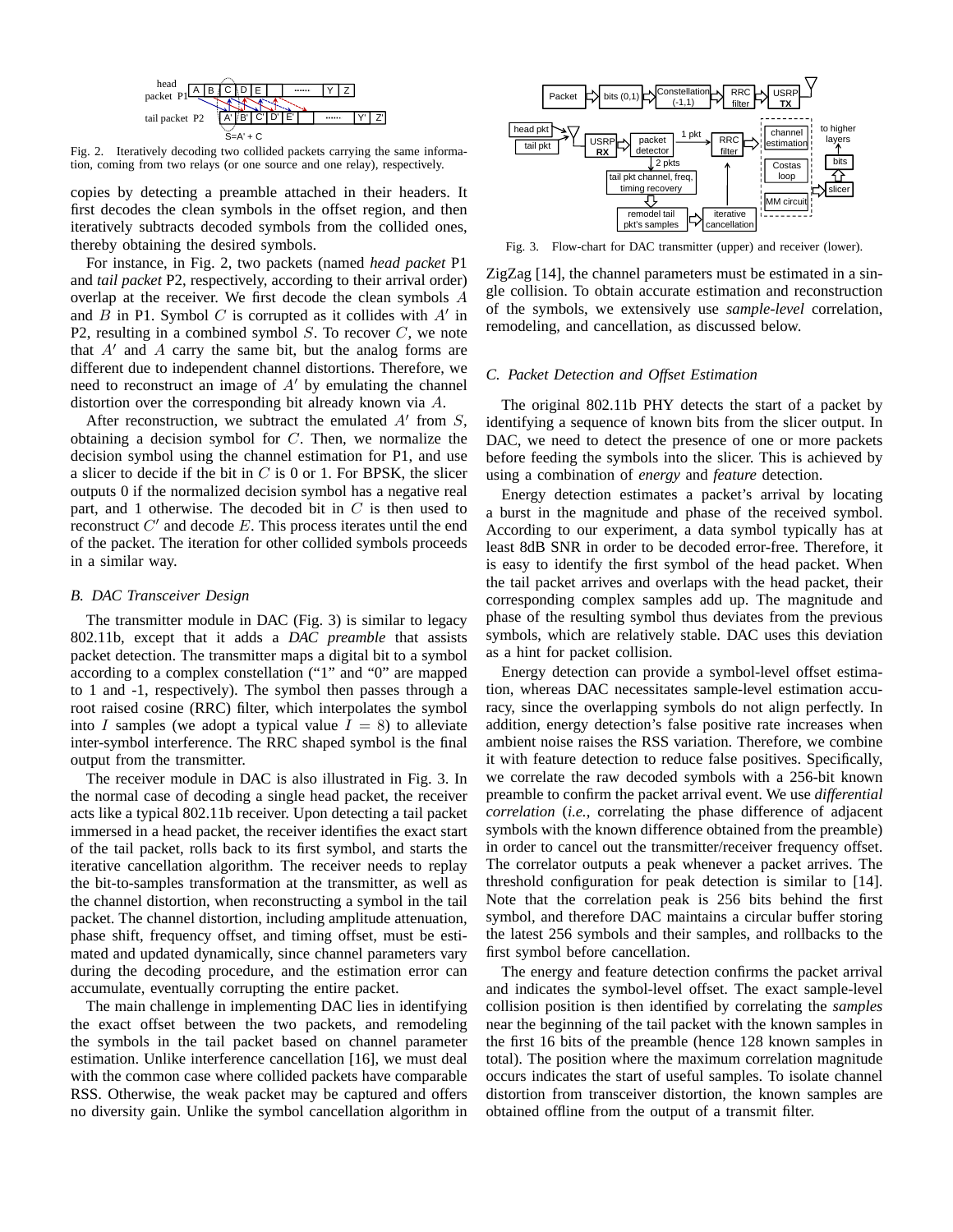#### *D. Channel Estimation*

We use the collision-free symbols in the beginning of the head packet to estimate its channel. The beginning of the tail packet is immersed in strong noise (*i.e.*, the signals in the head packet), and hence, a direct estimation is severely biased. Unlike prior signal cancellation algorithms [14], [16] that exploit signal capture or repeated collisions, we obtain coarse estimation of the tail packet by correlating and cancelling the known preamble, and then refine the estimation on-the-fly.

*1) Amplitude and phase distortion:* A coarse estimation of the channel can be obtained via sample level correlation. Suppose the known samples are  $x(t)$ ,  $\forall t \in [1, K_s]$  ( $K_s = 128$ , as discussed above), then the received complex samples after channel distortion should be:  $y(t) = Ax(t)e^{j\theta + j2\pi \Delta \bar{f}t} + n(t)$ , where  $n(t)$  is the noise process; A and  $\theta$  are the channel amplitude and phase distortion;  $\Delta f$  is the frequency offset between the transmitter and the receiver. After correlation, we get  $Y = A \sum_{t=1}^{K_s} [x(t)e^{j\theta + j2\pi\Delta ft} + n(t)]x(t)$ . The phase error due to frequency offset is typically on the order of  $10^{-4}$  rad per sample, and thus, its accumulating effect over the  $K_s$  samples is negligible. Further, the ambient noise plus the random samples from the head packet can partly cancel out, resulting in  $\sum_{t=1}^{K_s} x^2(t) \gg \sum_{t=1}^{K_s} x(t)n(t)$ . Therefore, we approximate the complex channel distortion as  $C_d = Y(\sum_{t=1}^{K_s} x^2(t))^{-1}$ .

*2) Frequency offset estimation:* We use the Costas loop [17] to estimate the residual frequency error in the received baseband signals, which is also the frequency offset between the transmitter and the receiver. Costas loop calculates the phase change between two adjacent symbols, and then updates the frequency error via first-order differentiation:  $\delta f = \delta f + \omega$ .  $(p(t+1)-p(t))$ , where  $p(t)$  is the symbol phase at time t, and  $\omega$  is an update parameter, typically set on the order of 10<sup>-5</sup>.

*3) Timing recovery:* Ideally, a receiver should align its sampling time with the transmitter to achieve maximum SNR. In practice, the sampling time may deviate from the peak position of the RRC-shaped sample envelop, reducing the effective SNR. A widely-adopted method to correct for sampling offset is the MM circuit [18], which uses a nonlinear hill-climbing algorithm to tune the received signals, such that the sample point is asymptotically aligned with the optimal sampling time.

Remarkably, the MM circuit works only when adjacent symbols have a comparable magnitude, which holds for singlepacket decoding. For DAC, the collided symbols have large variations since they consist of symbols from different channels. Hence, we enable the MM circuit timing update only after the symbol cancellation. Further, we need to freeze the MM circuit, *i.e.*, fix its sampling step, whenever an energy burst is detected, indicating a potential collision. We re-enable it for each symbol in the head packet after the corresponding symbol in the tail packet is subtracted out.

*4) Transmitter distortion:* Beside the channel distortion, the transmitter also pre-processes the signals using the RRC filter to combat multi-path fading. The RRC converts a symbol (1 or -1) into  $I = 8$  samples as follows:

$$
s_i(t) = x(t-1)F(\frac{3I}{2} + i) + x(t)F(\frac{I}{2} + i), i \in [0, \frac{I}{2})
$$
  

$$
s_i(t) = x(t)F(\frac{I}{2} + i) + x(t+1)F(i - \frac{I}{2}), i \in [\frac{I}{2}, I)
$$

where  $F(i)$  denotes the *i*-th filter coefficients. At the receiver side, this filtering process is replayed for the tail packet, observing that the digital bits  $x(t)$  are already known from prior decoded bits in the head packet.

*5) Correcting channel-estimation errors:* Recall the initial correlation only provides coarse estimation of the channel gain in the tail packet. During the iterative cancellation procedure, we need to refine the estimation via a simple feedback algorithm. Specifically, we reconstruct an image of symbols in the head packet, and subtract these symbols, to get a refined estimation of symbols in the tail packet. We use the difference between this refined estimation and the original reconstructed image to calculate the channel estimation error, and then update the frequency and time offsets, in a similar manner to the above estimation for the head packet. Observing that the channel gain remains relatively stable for one packet, we use a moving average approach to update the channel amplitude and phase distortion for the tail packet.

One observation from our implementation is that the collision offset identification may also deviate from the exact collision position by one or two samples, especially when SNR is low. We exploit the MM circuit output to compensate for this error. When the MM circuit outputs a sampling step larger than  $I$ , it indicates that the collision position is likely to be larger than initially estimated. Our algorithm then increases a credit value by  $\Delta t$  (0 <  $\Delta t$  < 1). When  $\Delta t > 1$ , we update the packet offset by 1. A symmetric update procedure is used when the sampling step is smaller than I.

# *E. Harvest Diversity with Packet Selection*

Beside the iterative decoding in the forward direction, DAC can also work backward, starting from the clean symbols in the tail packet (symbol  $Y'$  and  $Z'$  in Fig. 2), until reaching its beginning, thus obtaining a different estimation of the packet. Since these two packets arrive at the receiver via two independent links, even if one fails in decoding, the other may still be correctly decoded. This is the basis of DAC's diversity gain, and will be rigorously justified in our analysis and experiments.

Note that the diversity gain comes at the expense of additional overhead, including the preamble and the extended reception time due to the packets' offset. However, the preamble length we use is only  $K_b = 256$  bits, and the offset time can be easily confined within the duration of tens of bits, with state-ofthe-art software radios [19]. In contrast, a typical data payload is around 1K Bytes. Therefore, the additional overhead of DAC is only on the order of 1%.

Also note that the channel estimation, sample remodeling and cancellation only involves linear-time operations. The correlation has  $\Theta(n^2)$  complexity (*n* is the correlation length), but is only needed for around  $K_b$  symbols after the energy detection is triggered. In addition, the implementation of DAC is built on BPSK. However, the estimation, reconstruction and cancellation for higher-order modulation schemes, such as M-PSK (M=4, 8, 16, 64), can be realized in a similar way, except that the signal constellation is mapped to different complex vectors [14].

#### IV. CSMA/CR: DAC-BASED MAC

We now introduce a MAC protocol which extends the 802.11-style CSMA, but adds optimal relay selection and *Cut-*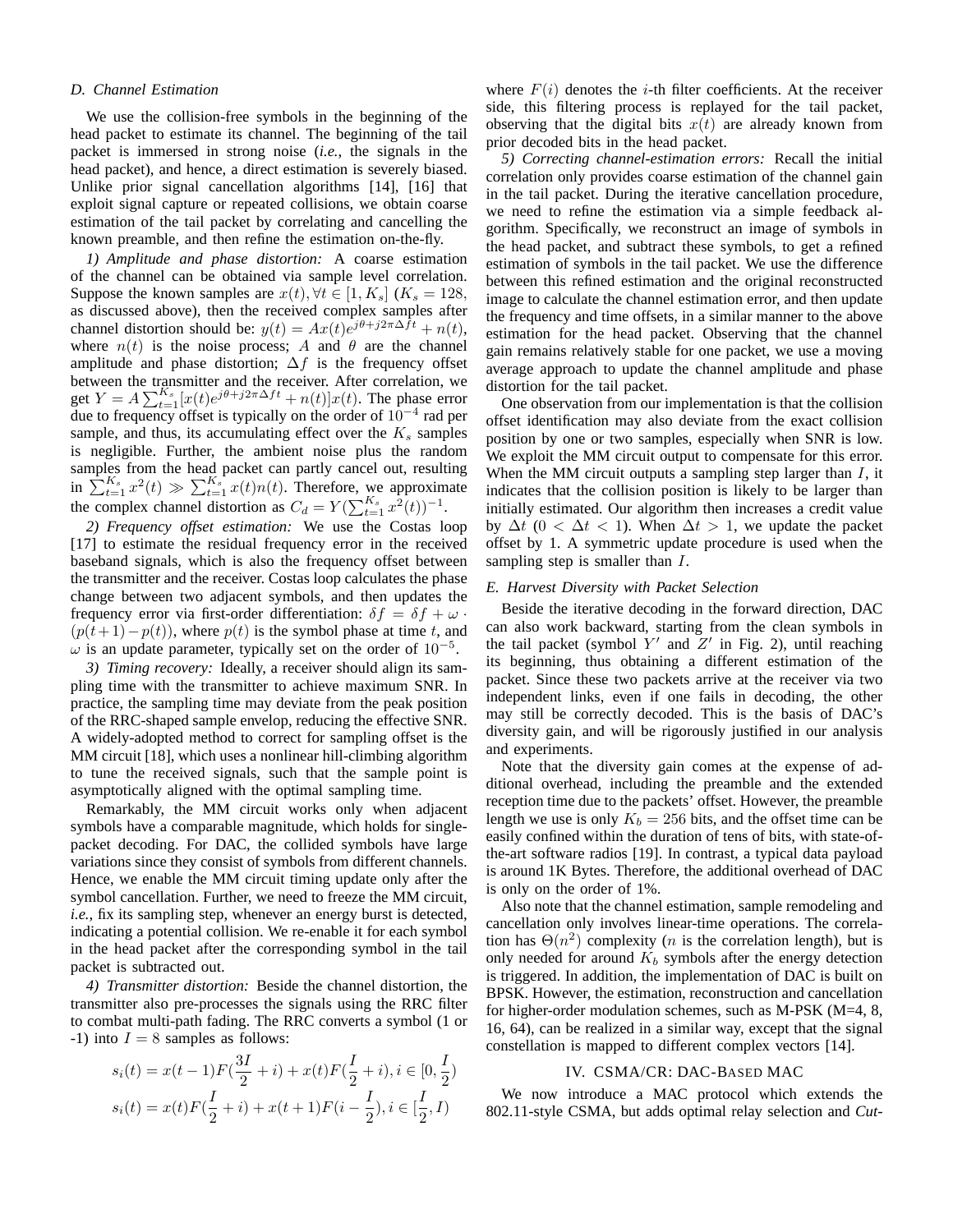*through Relaying* to support DAC's *Collision Resolution* PHY, and hence, it is referred to as *CSMA/CR*. CSMA/CR exploits the retransmission diversity in a similar way to typical two-stage relay protocols (Fig. 1). The unique feature is that in the second stage, the relay can transmit immediately after overhearing a retransmission indicator and packet header from the source. The source and relay's packets partly overlap at the receiver, but the collision can be resolved and exploited by the DAC PHY.

One challenge in realizing CSMA/CR is how to select the best relay to maximize the diversity gain. Another problem is compatibility with  $802.11$  — we aim to add the least overhead and modification to 802.11. To this end, we propose the following solutions.

## *A. Protocol Operations*

The basic MAC-level operations of DAC is illustrated in Fig. 4. Suppose a direct source-destination link is already established by a routing protocol. The source makes a first attempt to transmit the data packet, which can be overheard by both the relay and the destination. If the packet reaches the destination, then CSMA/CR proceeds like CSMA/CA. Upon a failure, *i.e.*, the source receives no ACK from the destination, then it schedules a retransmission and sets a indicator bit in the header of the retransmitted packet. When the packet is emitted, the relay will forward the same packet it overheard, immediately after decoding the retransmission bit and the packet's identity (flow id, sequence number, and transmitter id), which are included in its header. This *cut-through relaying* introduces offset between the arrival time of the source's and relay's retransmission packets, and provides the necessary condition for collision resolution at the receiver.

Due to this asynchrony, the source still senses a busy channel immediately after completing the retransmission. It thereby extends the ACK timeout by the duration between current time and the end of this busy period, which is also the offset between the source and relay's retransmissions. This procedure repeats until the source receives an ACK from the destination. To improve the reliability of ACK, the relay also schedules a cutthrough relaying of the ACK packet, when it overhears the header of the ACK packet from the destination.

One remarkable point is that the relay facilitates the retransmission only when it asserts that the source be the only active transmitter within sensing range. This decision is made by looking into the NAV field in 802.11 MAC, which indicates activities in neighboring region, and by looking into the carrier sensing record right before the source's retransmission. If the relay senses a busy channel but cannot decode the identity of the transmitter, then it remains as a normal 802.11 transceiver.

The advantage of CSMA/CR is that the retransmission decision is made solely by the source node, and it needs not know whether the relay has overheard the first transmission. The relay's retransmission decision is also made locally, according to the header it overhears from the source. The idea of allowing relay operation in the middle of source transmission has long been adopted in wireline networks [20]. It has not been adopted in wireless networks, which typically operates on timeorthogonal mode, schedules transmission on a per-packet basis, and allows only one transmitter within the carrier sensing range. However, emerging high performance software radios makes it



Fig. 4. DAC-based MAC operations.

viable in wireless networks. For example, Sora [19] achieves a scheduling-granularity comparable with the high-rate wireless standards (such as 802.11a) via programmable software and reconfigurable hardware.

For radio devices incapable of cut-through relaying, we adopt the following scheme built atop the 802.11 RTS/CTS mechanism. Before retransmission, the source sends an RTS packet, piggy-backing the retransmission bit and the packet's identity information in it. Upon overhearing this RTS and the subsequent CTS, both the source and the relay transmit the data packet. In current wireless transceivers, the decision making time is typically on the order of several microseconds [4], this randomness is sufficient to offer several bits' offset between the two transmissions, thus allowing for collision resolution at the PHY. For transceivers with higher time resolution, randomness can be introduced by allowing the source and relay to randomly backoff before starting the retransmission.

## *B. Optimal Relay Selection*

Intuitively, the best relay should have high-quality links to both the source and the destination. With simple analysis on the three-node relaying network (Fig. 1(b)), we can profile the packet delay as follows<sup>1</sup>. Denote  $p_{sd}$  as the reception probability of link  $S \to D$ , and  $q_{sd} = 1 - p_{sd}$  (similar notation is used for link  $S \to R$  and  $R \to D$ ; and Z, D the packet size and data rate, respectively. Then we have:

**Proposition 1** *When relay* r *is selected, the expected perpacket transmission delay is:*

$$
T_r = \frac{Z}{D} \cdot \frac{1 + q_{sd} p_{sr} (1 - q_{sd} q_{rd})^{-1}}{1 - q_{sr} q_{cd}}
$$

 $\begin{array}{cc} \n\text{I} & 1 - q_{sr}q_{sd} \\ \n\text{It follows immediately that the optimal relay that result in} \n\end{array}$ minimal delay should satisfy:  $R^* = \text{argmin}_r T_r$ .

To simplify the DAC relaying protocol, we have adopted the average link reception rate for selecting a single fixed relays, instead of per-packet SNR feedback [4]. DAC can be extended to complement opportunistic relaying [4], by dynamically selecting the best relay that overheard the source packet. This can be realized by allowing the relay candidates to set a backoff counter that is inversely proportional to their link quality with the destination, in a similar way to [4]. Further investigation of this approach is left as our future work.

DAC's MAC level relay selection algorithm can be further extended to multi-hop cases, to enhance existing routing protocols, as discussed below.

## V. INTEGRATING DAC WITH ROUTING PROTOCOLS

A joint design of DAC relay selection and routing can provide optimal end-to-end delay performance. For simplicity and to emphasize the advantage of non-orthogonal cooperation, however, we restrict our attention to a generic relay-selection

<sup>&</sup>lt;sup>1</sup>Detailed proofs to the analytical results in this paper are available in [21].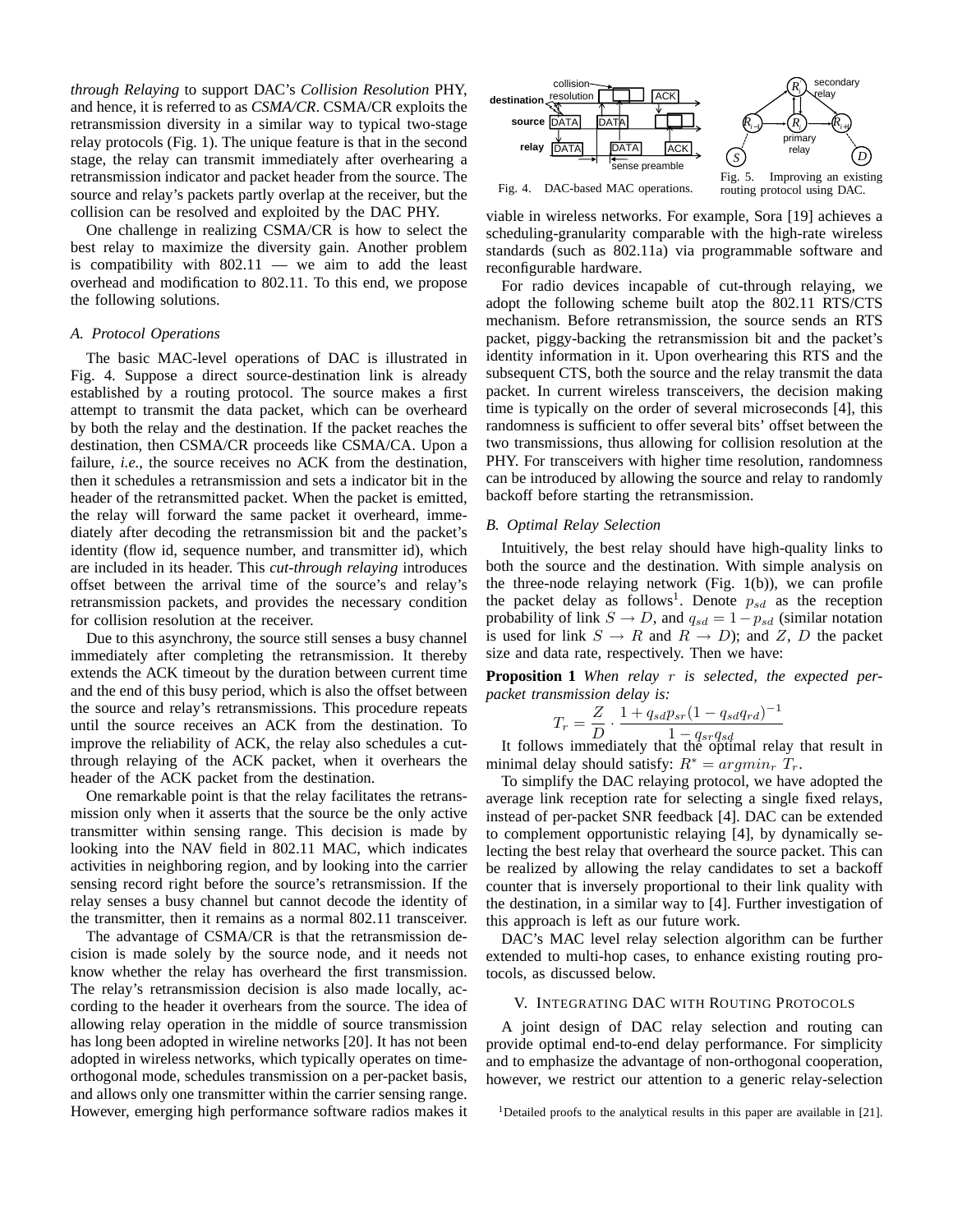approach that integrates DAC into existing routing protocols, given that the routes had already been selected. Specifically, we use the ETX routing [22] as a basis, and show how to improve its reliability and throughput using DAC relays.

Observing that real-world mesh networks tend to have a majority of links with intermediate quality [6], the ETX protocol adopts a loss-aware link metric, which is the expected number of transmissions needed for successfully delivering a packet on a link. This metric is used to find the shortest path for each data session (a source-destination pair).

Our basic idea is to optimize the ETX route on a perhop basis. As shown in Fig. 5, suppose a *primary path*  $(S \cdots R_{i-1} \rightarrow R_i \rightarrow R_{i+1} \cdots D)$  consisting of *primary relays* has been established by ETX. For each primary relay  $R_i$ , we decide whether to add a *secondary relay* to it, and select the best secondary relay  $R'_i$ , according to the potential performance gain in terms of reducing the delay from the previous hop  $R_{i-1}$ to the next hop  $R_{i+1}$ .

Before analyzing the potential gain, we first introduce the cooperation between the primary and secondary relays. Take the scenario in Fig. 5 as an example. In the normal mode,  $R_{i-1}$  makes a first attempt to forward a packet to  $R_i$ . Upon successful reception, either  $R_i$  or  $R'_i$  or both of them can return an ACK. The DAC collision-resolution PHY ensures no ACK collision happens. From the perspective of  $R_{i-1}$ , it proceeds to the next packet as long as it can decode an ACK.

If only  $R_i$  receives the packet, then it schedules the forwarding following a normal DAC MAC, regarding  $R'_i$  as the relay. If both of them receive the packet, then  $R'_i$  will perform the cutthrough relaying immediately after it senses  $R_i$  transmitting the packet it overheard. A primary relay piggybacks the session ID (represented by the source-destination of the path), sequence, and sender ID in the forwarded packet's header, so that it can be recognized in time by the secondary relay. An exception happens when only the secondary relay  $R'_i$  receives the packet.  $R'_i$  estimates the occurrence of such an event via the absence of  $R_i$ 's ACK header that is intended for  $R_{i-1}$ . In this case,  $R'_{i}$  sends the ACK immediately, and then temporarily takes the position of  $R_i$ , serving as the primary forwarder, forming a typical 3-node local relay network together with  $R_i$ , following the DAC MAC. The control goes back to the primary relay  $R_i$ in the next successful packet transmission from  $R_{i-1}$  to  $R_i$ .

The above protocol operations allow us to derive a model for analyzing the expected transmission delay, and selecting the optimal relay that incurs the minimum delay. Specifically, we model the progress of a packet as a Markov chain, driven by the transmission, cooperation and forwarding operations among primary and secondary relays. Following notations similar to those in Sec. IV, we have the following proposition.

**Proposition 2** *The expected delay in delivering a packet from*  $R_{i-1}$  *to*  $R_{i+1}$  *is:* 

$$
T = (1 - q_{i-1,i}q_{i-1,i'})^{-1}[ZD^{-1} + p_{i-1,i}q_{i-1,i'}T_{i'}
$$
  
+  $p_{i-1,i}p_{i-1,i'}T_{i,i'} + q_{i-1,i}p_{i-1,i'}T_i]$   
where  $T_{i'} = \frac{Z}{D} \cdot \frac{1 + (q_{i',i+1}p_{i,i'}) (1 - q_{i,i+1}q_{i',i+1})^{-1}}{1 - q_{i',i+1}q_{i,i'}}, T_{i,i'} = \frac{Z}{D(1 - q_{i,i+1}q_{i',i+1})}, T_i = \frac{Z}{D} \cdot \frac{1 + (q_{i,i+1}p_{i',i})(1 - q_{i,i+1}q_{i',i+1})^{-1}}{1 - q_{i,i+1}q_{i',i}}.$  The

*best relay should have minimal delay* T <sup>∗</sup> *among all secondary relay candidates.*

In the actual implementation of DAC, a relay  $R'_i$  is included in the candidate set of secondary relays only if it has a non-zero reception probability with  $R_{i-1}$ ,  $R_i$  and  $R_{i+1}$ . Further, based on the above proposition, we can obtain a closed-form expression for the cooperation gain using DAC relaying in terms of throughput improvement:  $g^* = \frac{D}{Z} \left( p_{i-1,i}^{-1} + p_{i,i+1}^{-1} \right) \cdot T^{*-1}$ . We adopt a secondary relay only if the potential gain  $g^*$  is larger than a threshold  $T_D$  (set to 1.1 in our design).

To reduce the signaling overhead, we again used the mean link loss rate as a metric for selecting a fixed secondary relay, instead of adjusting the selection for each packet. As shown in existing measurement and routing design [6], [22], the mean link loss rate is relatively stable on an hourly basis, and it can be obtained from the delivery probability of data packets.

The above scheme based on secondary relay selection can be used to improve other routing protocols. For example, we can improve a traditional orthogonal relaying based routing protocol [11] by adding a secondary relay for the existing primary relay. Similar idea can be applied to assist opportunistic routing [23], in which two forwarders who overheard the same packet can be scheduled concurrently, following similar negotiation mechanism in ExOR [23]. The pros and cons of using a DAC based secondary relay will be further clarified in our analysis.

## VI. ASYMPTOTIC PERFORMANCE ANALYSIS

In this section, we analyze the performance of DAC, from both the PHY layer and the network level.

## *A. BER and PER in DAC's Collision Resolution*

The iterative collision resolution in Chorus can cause error propagation, due to the correlation between consecutively decoded symbols. For example, in Fig. 2, if symbol A produces an erroneous bit, then the error propagates to  $A'$ , which affects subsequent symbols such as C. Fortunately, such error propagation stops if the actual bits of  $A'$  and  $C$  are the same. In this case, after subtracting the error image of  $A'$ , we obtain a strengthened symbol indicating the correct bit of C. Error propagation also stops when symbol  $C$  has a much higher strength than  $A'$ . Based on these two intuitions, we prove:

**Lemma 1** *The error propagation probability in forwarddirection decoding can be characterized as:*

$$
P_s \approx Q(\sqrt{2\gamma_1} - 2\sqrt{2\gamma_2})
$$

*where* γ<sup>i</sup> *denotes the SNR of packet* i*. The* Q-function *is defined*  $as:Q(y)=(2\pi)^{-\frac{1}{2}}\int_{y}^{\infty}e^{-\frac{x^{2}}{2}}dx$ . A symmetric equation holds *for backward direction decoding.*

Based on Lemma 1, we further prove that the probability that an error propagates along  $i$  bits decays exponentially as  $i$ increases, as reflected in the following result.

**Lemma 2** *Denote the packet length as* L *and packet offset as* F*, then the steady state error length probability can be characterized as:*  $\overline{C}$ 

$$
\pi_i = \pi_0 P_e P_s^{i-1}, \forall i \in (1, G], \ \pi_0 = (1 + P_e \cdot \frac{1 - P_s^G}{1 - P_s})^{-1}
$$

*where*  $P_e = Q(\sqrt{2\gamma WD^{-1}})$  *is the BER of a non-collided packet with SNR* γ*, data rate* D *and signal bandwidth* W*.*  $G = \lfloor \frac{L}{F} \rfloor.$ 

With the above lemmas, we can bound the BER in DAC's iterative collision-resolution algorithm.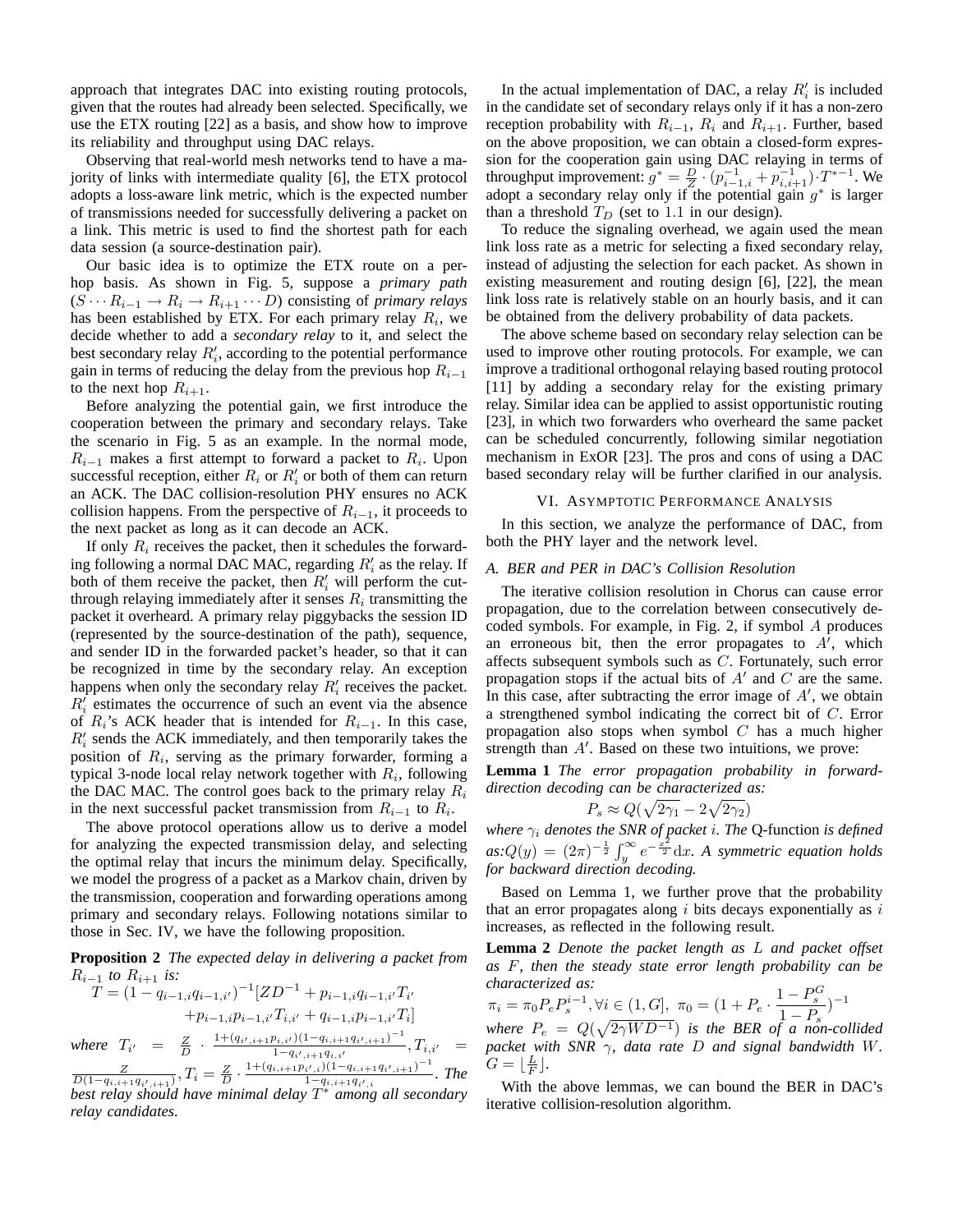**Theorem 1** Let  $P_e^t$  be the BER in forward-direction decoding *in DAC, and* P<sup>e</sup> *be the BER of a single head packet without collision, then*  $\overline{P}_e \leq P'_e < 2P_e$ *.* 

A more relevant metric is the packet error rate (PER), which will be used to characterize the gain of DAC over CSMA/CA based non-cooperative schemes. With respect to PER, we have:

**Theorem 2** *Let*  $P_h$  *and*  $P_t$  *denote the PER when the head and tail packets are decoded without collision, respectively, then the overall PER in bi-directional collision resolution is*  $P_v = P_h P_t$ .

Theorem 2 implies that *by allowing two relays to transmit concurrently, PER can be reduced to the PER product of the two independent packets*. It seems counter-intuitive that error propagation does not affect the PER. The reasons for this are twofold. First, since the channel estimation for the tail packet is based on preamble correlation, the estimation error is negligible compared to the bit errors in the head packet caused by channel distortion. Second, we do not use any error correction code, which is beneficial for single-packet decoding. A joint design of error correction and collision resolution may also guarantee better performance for DAC, and this is left as our future work.

## *B. Throughput Improvement for Multiple Flows*

Although DAC improves link reliability via concurrent cooperative relays, it comes at the cost of reducing the multiple access opportunity of competing network flows. This essentially reflects the tradeoff between *diversity gain* and *multiplexing gain* at a network scale, and poses a question: does DAC increase or decrease the total network throughput when multiple flows co-exist? For multihop networks with cooperative relays, the general capacity-scaling law is still an open problem, and existing work has characterized it for special topologies with a single flow [24]. The focus of our analysis here is on characterizing the condition when DAC can outperform non-cooperative routing protocols without calculating the exact capacity bound. We start from a simplified grid topology. Denote  $\Phi_c$  and  $\Phi_d$  as the achievable network throughput of a CSMA-based routing protocol, and the corresponding DACenhanced routing protocol, then:

**Theorem 3** *In a grid network with homogeneous linkreception probability*  $p$ ,  $\Phi_d$  >  $\Phi_c$  *when*  $p$  < 0.86*. The throughput gain*  $\frac{\Phi_d}{\Phi_c}$  *decreases monotonically with p.* 

Theorem 3 can be extended to a more general case as follows:

**Corollary 1** *In an arbitrary network topology with homogeneous link-reception probability* p*, a sufficient condition for*  $\Phi_d > \Phi_c$  *is*  $p < 0.64$ .

These analytical results imply that DAC is guaranteed to improve throughput only when the average link quality is sufficiently low. Remarkably, real-world mesh networks tend to have a majority of links with intermediate quality [22] because of channel attenuation, and because optimal rate adaptation schemes may prefer high data-rate links with low quality, than low data-rate links with full reception rate [6].

In a single 802.11 based wireless LAN, at any time, at most one transmitter can be active. Hence, the DAC relaying scheme achieves diversity gain without reducing the channel access opportunity of any transmitter, and it has higher throughput than CSMA, as long as the links have non-zero loss rates.



Fig. 6. Comparison between DAC collision resolution and single-packet decoding without collision.

#### VII. EXPERIMENTAL EVALUATION

In this section, we present experimental justification for the feasibility and performance of DAC. We have built a small software radio network to validate the DAC collision-resolution PHY. Based on our experimental and analytical results, we implement the DAC-based MAC and routing protocols in the ns-2 simulator, and evaluate its effectiveness in a large network.

## *A. DAC Collision-Resolution PHY*

We design and prototype the DAC PHY based on the GNU-Radio/USRP platform [5]. USRP is a software radio transceiver that converts digital symbols into analog waves centered around a carrier frequency within the ISM band. It can also receive analog signals via its RF front-end, and down convert them into the baseband. The baseband digitized raw signals are sent to a general-purpose computer running the Python/C++ based DAC PHY modules built atop the GNURadio library.

The USRP does not yet support MAC operations requiring instantaneous response (*e.g.*, ACK, carrier sensing and cutthrough relaying), because of its inefficient user-mode signal processing modules and high communication latency with the computer. Therefore, we focus on the core components of the DAC PHY layer, *i.e.*, the collision-resolution modules. Our testbed environment consists of three USRP nodes, which is used to mimic the typical relay network in Fig. 1(b). The center frequency of USRPs is set to 2.4145GHz, located in between the 802.11 channel 1 and 2. The USRP transmitter's sampling rate is 128 MSamples/s and interpolation rate 32. With BPSK, each digital bit is mapped to one symbol, and each symbol consists of 8 samples after the RRC. Hence, the effective data rate is  $\frac{128}{32 \times 8} = 0.5$ Mbps. Each packet has a 256B payload, which takes the same channel time as a 1KB packet in an actual 2Mbps-mode 802.11b network.

We use two USRPs as the source and relay and allow them to send packets with the same payload. In the common case of DAC relaying, the links of these two concurrent transmitters have comparable strength. Otherwise, the PER reduction is negligible according to Theorem 2 and we can just select a single best relay. In addition, the link with much higher SNR may capture the other, and collision resolution is no longer needed. Therefore, we make coarse adjustment on the SNR between each relay and the shared receiver by varying the transmit power and link distance, so that the difference in mean SNR falls below  $1dB^2$ .

We evaluate the PER when using DAC PHY to resolve two overlapping packets, and compare it with the decoding

<sup>2</sup>For SNR calculation, we note that the signal power is the square of the mean magnitude of non-collided known symbols. Noise power equals the statistical variance of these symbols [17].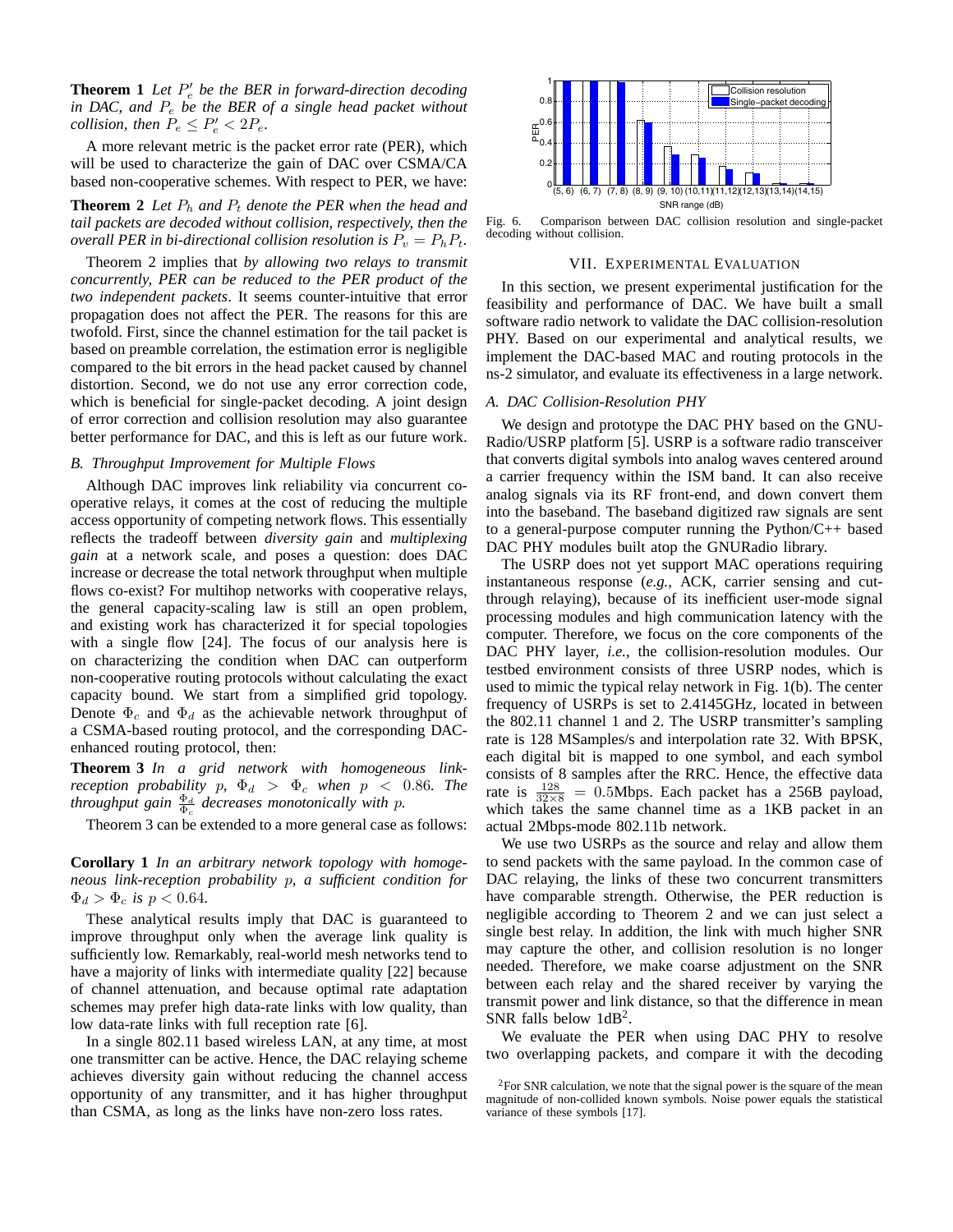probability of a single non-collided packet. Due to channel variations, the SNR value cannot be *precisely* controlled. We thus log the decoded packets, group them according to the received SNR, and calculate the mean packet error rate (PER) for packets falling in the same SNR range (in 1dB unit). The resulting SNR-PER relation is plotted in Fig. 6, where each vertical bar represents  $10<sup>4</sup>$  packets collected over four different time periods. We observed a transition of PER from 1 to 0 when SNR becomes larger than 8dB. Overall, DAC PHY achieves a similar level of PER to the single-packet decoding, which verifies our claim that *single-direction collision resolution does not increase PER, compared to single-packet decoding, and thus bi-directional collision resolution achieves the PER product of the head and tail packet* (Sec. VI-A). Notably, our analysis is developed based on a Gaussian channel model, but the result is consistent with the testbed experiments which are carried out in an office environment with rich multipath fading. This is because the RRC filters partly cancel out the inter-symbol interference, rendering the noise approximately Gaussian. Unfortunately, the PER of DAC is still slightly higher than single-packet decoder, because of the imperfect channel estimation and symbol cancellation.

#### *B. Performance of DAC-Enhanced Routing*

*1) Experimental setup:* In the asymptotic analysis, for tractability, we make simplifications including fixed transmission range and homogeneous loss probability. To evaluate more realistic scenarios, we implement the DAC-enhanced routing protocol (Sec. V) in the ns-2 simulator. The primary path discovery is the same as the ETX routing (which is built atop existing ad-hoc routing protocols) [22]. The secondary relay-selection algorithm runs on each primary relay, which measures the quality of adjacent links, and exchanges linkquality information for those links connecting secondary relay candidates and their previous and next hops. The underlying CSMA/CR protocol is implemented based on the 802.11b MAC in ns-2. We add the DAC header and preamble to each packet, modify the carrier sensing and ACK timeout, so as to support the cut-through relaying, as discussed in Sec. IV and Sec. V.

The simulation runs in a mesh topology with 50 randomlydeployed nodes in a  $1km \times 1km$  region. We use the log-normal shadowing model with pass-loss exponent 4.0 and shadowing deviation 5.0dB. We replace the ns-2 PHY packet reception model with the analytical model for DAC PHY in Theorem 2, which has been verified in our experiments. The transmit power and reception threshold is configured such that the reception probability is 0.1 at 250m. Overall, this topology has an average link-quality 0.51 and median 0.47, consistent with the measurement from Roofnet [6] which indicates that most links have an intermediate quality.

*2) Single-unicast scenario:* We evaluate the performance of DAC in comparison with the original ETX routing for two scenarios: single-unicast and multiple-unicast. In the first case, a pair of source-destination nodes are randomly selected to start an end-to-end data session. Since no other competing flows co-exist, we are interested in the average end-to-end packet delay and reliability (indicated by packet-delivery ratio, PDR) for each session. This set of experiments essentially reveal the performance gain of DAC in an unsaturated network. We



Fig. 7. Distribution of delay and packet-delivery ratio (PDR) for single-unicast sessions.



Fig. 8. Throughput gain of DAC over ETX. (a) the CDF plot; (b) the scatter plot, each point corresponding to one session.

evaluate these two metrics over 100 sessions, with packet size 1KB and source rate 0.2Mbps.

The CDF plot in Fig. 7(a) reveals that DAC reduces endto-end delay for most sessions. The average delay reduction is 27.3%. This improvement comes with much higher PDR, as shown in Fig. 7(b). Since DAC boosts the reception rate of low-quality links with concurrent transmissions from secondary relays, the PDR for a majority of sessions is increased to more than 90%.

We further evaluate the saturated throughput of DAC. We increase the source rate such that the source node's transmit queue remains backlogged. We use *throughput gain* as the metric, defined as the end-to-end throughput of DAC divided by that of ETX. The throughput gain distribution for 100 random sessions is shown in Fig. 8(a). It can be seen that DAC can achieve a 3x throughput improvement over ETX, with an average throughput gain 1.73. In a saturated network, throughput depends on the bottleneck link, *i.e.*, the link with the lowest quality along the selected path. Hence, DAC is most effective for paths with low-quality links. This can be seen from the scatter plot in Fig. 8(b). Obviously, DAC achieves higher throughput gain for those sessions where ETX has belowaverage throughput. These sessions tend to have links with high loss rate along their paths.

*3) Multiple unicast sessions:* We proceed to examine DAC's performance when multiple competing flows co-exist, where the fundamental tradeoff between diversity and multiplexing gain becomes an important factor in determining the total network throughput. We evaluate the network throughput as a function of the traffic load. Specifically, we fix the source rate at 10Kbps and increase the total number of sessions. As illustrated in Fig. 9(a), the total network throughput increases with the number of sessions when traffic load is low. In such cases, DAC can have 2x improvement over ETX routing. As the network becomes congested, the non-orthogonal cooperation may sacrifice the channel access time of other concurrent sessions, and therefore, the advantage is less obvious.

While DAC's higher throughput comes from the diversity gain, we need to ensure this advantage does not reduce the